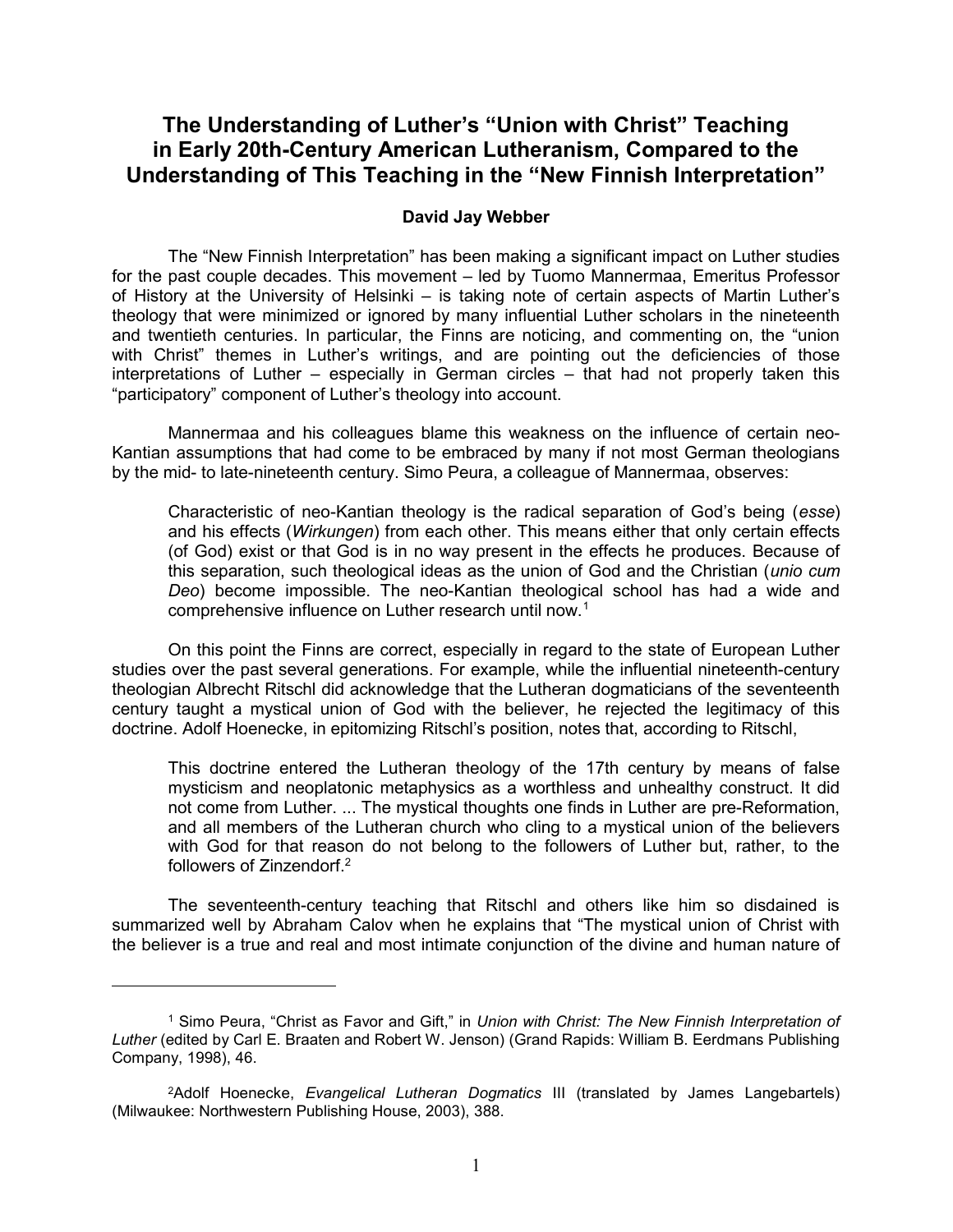the theanthropic Christ with a regenerated man, which is effected by the virtue of the merit of Christ through the Word and Sacraments; so that Christ constitutes a spiritual unit with the regenerated person, and operates in and through him, and those things which the believer does and suffers he appropriates to himself, so that the man does not live, as to his spiritual and divine life, of himself, but by the faith of the Son of God, until he is taken to heaven."<sup>3</sup>

The Finns likewise acknowledge that in the pre-Kantian era, Lutheran theology in general did acknowledge a "participatory" union of Christ and the believer. Contrary to Ritschl's assertion that a theology of mystical union was brought into Lutheranism only in the seventeenth century, the Formula of Concord of 1577 teaches that "God the Father, Son, and Holy Spirit, who is the eternal and essential righteousness, dwells through faith in the elect, who have become righteous through Christ and are reconciled with God. (For all Christians are temples of God the Father, Son, and Holy Spirit, who moves them to act properly.)"<sup>4</sup> The Formula immediately goes on to say, however, that "this indwelling of God is not the righteousness of faith, which St. Paul treats and calls *justitia Dei* (that is, the righteousness of God), for the sake of which we are pronounced righteous before God. Rather, this indwelling is a result of the righteousness of faith which precedes it, and this righteousness [of faith] is nothing else than the forgiveness of sins and the acceptance of poor sinners by grace, only because of Christ's obedience and merit."<sup>5</sup> The Formula explains that the Christian's righteousness before God is not rooted fundamentally in the indwelling of the divine-human Christ, but instead is rooted fundamentally in the obedience of the divine-human Christ. We are pronounced righteous, and the righteousness of Christ is imputed to us, because of the perfect life that Jesus led on our behalf; because of the innocent suffering and death that he endured for our sake; and because of the victory over death that Jesus won for us in his glorious resurrection.<sup>6</sup>

But according to the Finns, these clarifications in the Formula are actually distortions – or at least they are distortions of what Luther himself had taught in regard to the indwelling of God, and the relationship between this indwelling and the justification of the Christian. Peura argues that in Luther's actual teaching,

the righteousness that stands in front of God is based on the indwelling of Christ. The indwelling Christ in the heart of the Christian is the necessary condition for God's favor as well as for the renewing gift. The heart of the Christian is holy because of the indwelling of Christ.<sup>7</sup>

In contrast to this supposed position of Luther, Mannermaa observes that

<sup>3</sup>Abraham Calov, Systema Locorum Theologicorum (1655-77), X, 526; quoted in Heinrich Schmid, The Doctrinal Theology of the Evangelical Lutheran Church (translated by Charles A. Hay and Henry E. Jacobs) (Philadelphia: Lutheran Publication Society, 1889), 487.

<sup>4</sup>Formula of Concord, Solid Declaration III:54, in The Book of Concord (edited by Robert Kolb and Timothy J. Wengert) (Minneapolis: Fortress Press, 2000), 571-72.

<sup>5</sup>FC SD III:54, Kolb/Wengert 572.

<sup>6</sup>FC SD III:14-17, Kolb/Wengert 564.

<sup>7</sup>Peura, "Christ as Favor and Gift," 66.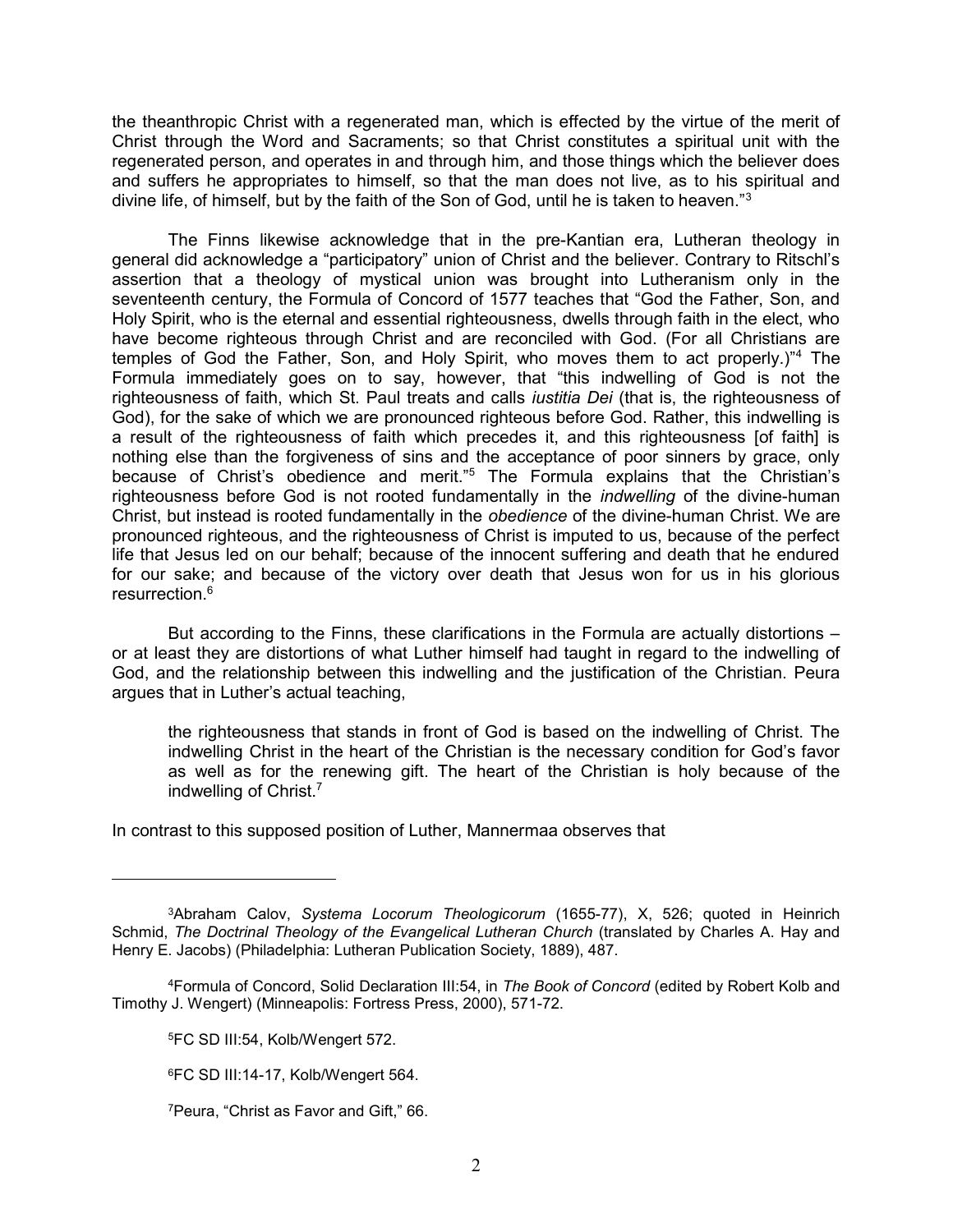justification and the indwelling of God in the believer are conceptually separated from each other in the Formula of Concord. Justification is only the forgiveness of sins. The indwelling of God follows in a logical sense after justification.<sup>8</sup>

 In developing his thesis on the "disconnect" between Luther and the Formula of Concord, Mannermaa posits a Melanchthonian intrusion into the theological life of the church as an explanation for this "disconnect." He writes that

the FC's definition concerning the relation between "justification" and "divine indwelling" is different from that found in Luther's theology, at least as far as terminology is concerned. Thus, in the FC, "justification by faith" merely denotes the forgiveness of sins that is "imputed" to Christians on the basis of the perfect obedience and complete merit of Christ. At the same time the *inhabitatio Dei* is made a separate phenomenon, logically subsequent to justification. ... In its argument that the presence of the Trinity in faith is not the same phenomenon as the "righteousness of faith," the FC draws on the later theology of [Philip] Melanchthon, on which much of Lutheran theology after Luther has relied.<sup>9</sup>

Of course, while the mystical union was held by classic Lutheran theology to be logically subsequent to justification and forgiveness, it was in actual occurrence acknowledged to be simultaneous with justification and forgiveness. Johann Andreas Quenstedt explains that

Regeneration, justification, union, and renovation are simultaneous, and, being more closely united than the ingredients of an atom, so cohere that they cannot be separated or rent asunder. Yet, according to our mode of conceiving of them, justification and regeneration are prior in order to the mystical union.<sup>10</sup>

 In the early twentieth century, the theology of the Lutheran churches in America was much more conservative than that of their European counterparts. Neo-Kantian ideas had little if any influence. The Americans were essentially reading Luther with "uncorrupted" eyes. What did they see? Were the American Lutherans aware of the "union with Christ" Luther passages? If so, how did they interpret these passages, especially in relation to the important question of the sinner's justification before God?

 Francis Pieper was a Professor at the Missouri Synod's Concordia Seminary in Saint Louis, Missouri, from 1878 to his death in 1931, and was the President of the institution from 1887 to 1931. His reading of Luther's views on justification was not the same as that of the Finnish scholars of our time. In Volume II of his Christian Dogmatics, first published in 1917, he states that

God's method of justifying men by faith is indeed a wondrous one. We may easily lose

<sup>&</sup>lt;sup>8</sup>Tuomo Mannermaa, "Justification and Theosis in Lutheran-Orthodox Perspective," in Union with Christ: The New Finnish Interpretation of Luther, 38.

<sup>&</sup>lt;sup>9</sup>Tuomo Mannermaa, Christ Present in Faith: Luther's View of Justification (edited by Kirsi Stjerna) (Minneapolis: Fortress Press, 2005), 4.

<sup>&</sup>lt;sup>10</sup>Johann Andreas Quenstedt, Theologia Didactico-Polemica (1685), III, 621; quoted in Schmid, The Doctrinal Theology of the Evangelical Lutheran Church, 486.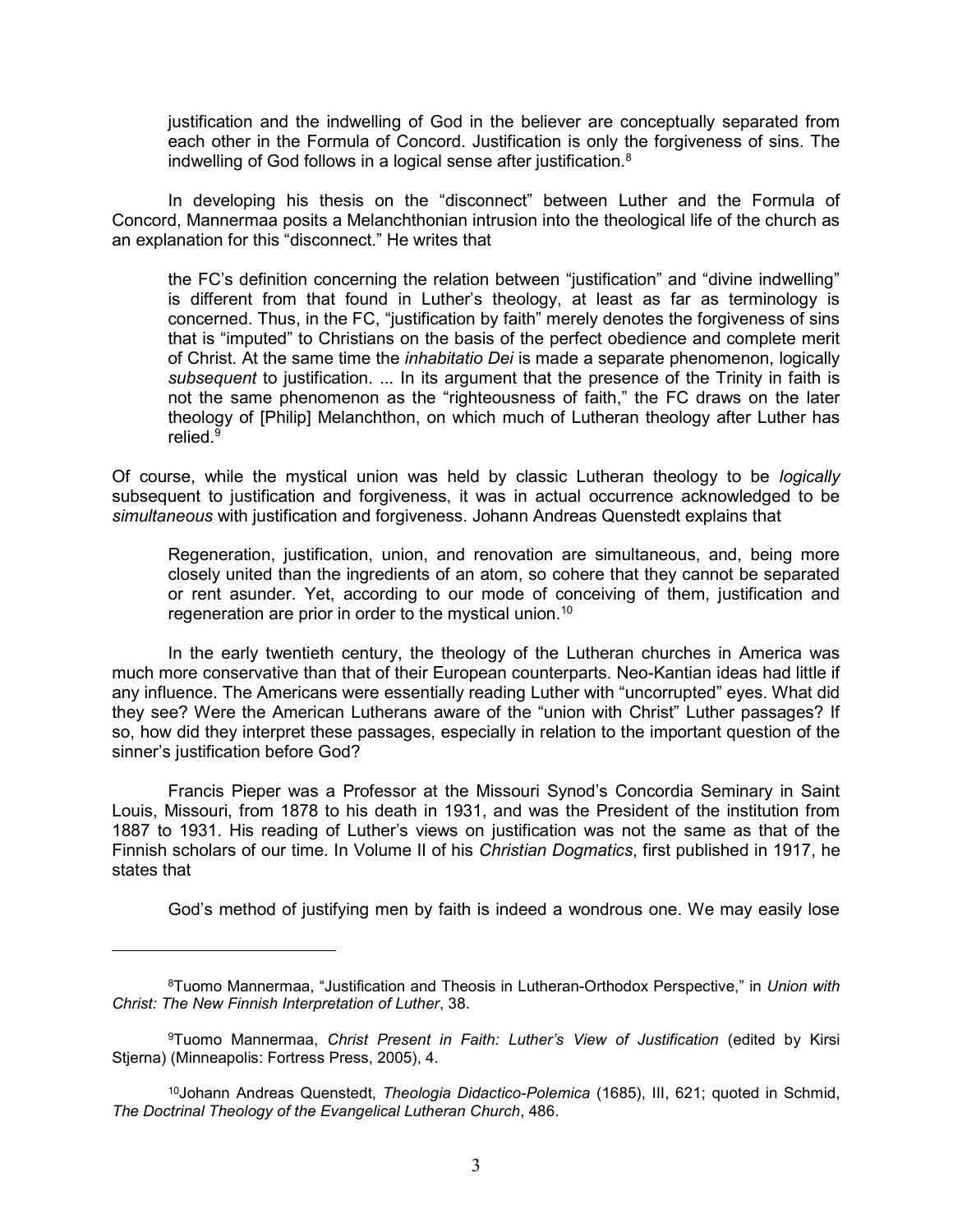sight of its wonderful character, since it is so familiar to us. But Luther is right when he says: "It is a great thing to hold and believe in sincere faith that all my sins are forgiven and that through such faith I am righteous before God. That is certainly a wondrous justice and far different from the justice of all jurists, all learned and wise men of this world." (St.L. XIII: 2495.)<sup>11</sup>

With reference also to other statements by Luther, Pieper claims that

The forgiveness of sins constitutes the entire justification, not merely a part of it. ... Luther...says time and again that the righteousness of the Christians before God consists in "the forgiveness of sins" (St.L. XI:1730 f.; V:594; XIII:771).<sup>12</sup>

One of these references (St.L. V:594) directs our attention to Luther's 1532 exposition of Psalm 51. In opposition to the scholastic notion that the "righteousness of God" is that by which God judges and condemns sinners, Luther points out here that it is necessary for a troubled conscience to remember instead

that the righteousness of God is that by which we are justified, or the gift of the forgiveness of sins. This righteousness in God is pleasant, because it makes of God not a righteous Judge but a forgiving Father, who wants to use His righteousness not to judge but to justify and absolve sinners.<sup>13</sup>

There is an ecumenical dimension to the work that the Finnish researchers are doing, since they believe that they are finding in Luther a teaching on justification that is more broadly catholic than the position of the Formula of Concord.<sup>14</sup> But Luther himself, as Pieper cites him, turns this ecumenical agenda on its head. Pieper quotes Luther to say that in the final analysis, all true Christians in the history of the church actually believed – implicitly if not explicitly – that their righteousness before God consisted in the forgiveness of their sins for Christ's sake, and not in anything else:

That all Christians of all ages and all lands are one in the article of justification is thus set forth by Luther: "The faith that we obtain the forgiveness of sins solely for Christ's sake by faith has been the faith of the Fathers and prophets and all saints from the beginning of the world; and it has been the doctrine and teaching of Christ and the Apostles, who were commissioned to spread it in all the world. And it is to this day, and will be to the end, the unanimous understanding and voice of the whole Christian Church, which always in one mind and with one accord has confessed and fought for this article, that only in the name of the Lord Jesus forgiveness of sins is obtained and received. And in this faith they have been justified before God and saved." (St.L. XII:494 f.)<sup>15</sup>

 $\overline{a}$ 

14Peura, "Christ as Favor and Gift," 68.

<sup>&</sup>lt;sup>11</sup>Francis Pieper, Christian Dogmatics II (Saint Louis: Concordia Publishing House, 1951), 505. Emphases added.

<sup>12</sup>Pieper, Christian Dogmatics, II, 537-38.

<sup>&</sup>lt;sup>13</sup>Martin Luther, "Psalm 51," Luther's Works 12 (Saint Louis: Concordia Publishing House, 1955), 392. Emphases added. For another highly illustrative statement from Luther on this point, see his 1535 "Lectures on Galatians," Luther's Works 26 (Saint Louis: Concordia Publishing House, 1963), 231-32.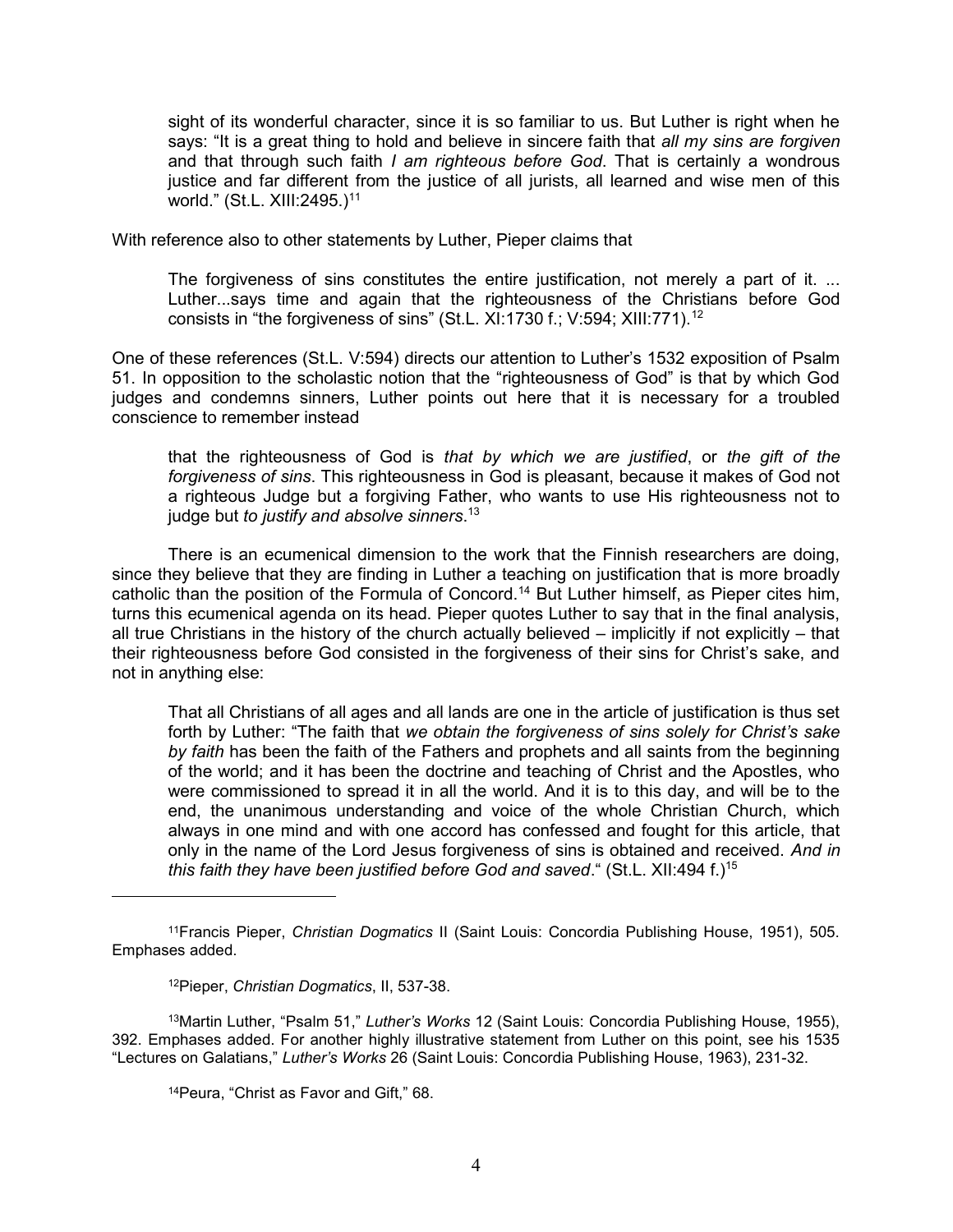In his Dogmatics, Pieper does not include any Luther quotes in his discussion of the mystical union – which basically recapitulates the teaching of the Formula of Concord and the seventeenth-century dogmaticians. But Hoenecke does include such material in his Evangelical Lutheran Dogmatics, published posthumously in 1909. From 1878 until his death in 1908 Hoenecke was the Director and Professor of Dogmatics in the seminary of the Wisconsin Synod – a sister-church of the Missouri Synod.

 Before dealing with the topic of the indwelling of Christ, Hoenecke states, in regard to justification as such, that

the imputation of the obedience or righteousness of Jesus is correctly called the essence of justification. But Scripture also says that we are justified by the remission of sins (Ro 3:24,25), by the acquittal from sins in Christ (Ac 13:38,39), or by the nonimputation of sins (Ro 4:6-8). Thus according to these passages we must say that justification is complete if sins are forgiven to a person, or not imputed to him, or the essence of justification is the forgiveness or nonimputation of sins.<sup>16</sup>

When he comes to his discussion of the mystical union, Hoenecke quotes Quenstedt to say that

The moment of this union is altogether the same as the moment of regeneration, justification, and renewal. For all these apotelesmata occur at the same time.<sup>17</sup>

 Things can exist together without thereby becoming the same thing. The justification of the sinner for the sake of Christ's obedience, and the mystical union of Christ with the justified believer, do indeed exist together. And they always exist together in the faith and life of a Christian – never one without the other. They are never separated. But they are distinct. Justification strictly speaking, and the mystical union strictly speaking, are not the same thing. And according to Hoenecke, the forgiveness of sins through Christ is always *logically* the source and basis of the union of Christ with the forgiven sinner.

 When Hoenecke examines Luther's various pronouncements on justification and the mystical union, he does not see any evidence of a blending-together or homogenizing of these categories, in such a way that the forensic "edge" of justification would be dulled or softened. But in Luther's writings, Hoenecke does see some helpful testimonies to, and explications of, the mystical union in its own right. These are the statements by Luther that Hoenecke marshals as evidence of Luther's – and Lutheranism's – properly-ordered "union with Christ" teaching:

The third incomparable benefit of faith is that it unites the soul with Christ as a bride is united with her bridegroom. By this mystery, as the apostle teaches, Christ and the soul become one flesh ["The Freedom of a Christian," LW 31:351].

Thus the true Spirit dwells in the believers not merely according to his gifts, but according to his own substance ["Psalm 51," LW 12:377].

<sup>15</sup>Pieper, Christian Dogmatics II, 517-18. Emphases added.

16Hoenecke, Evangelical Lutheran Dogmatics III, 330.

 $\overline{a}$ 

<sup>17</sup>Quenstedt, Theologia Didactico-Polemica, obj. dial. I, 3, 629; quoted in Hoenecke, Evangelical Lutheran Dogmatics III, 391.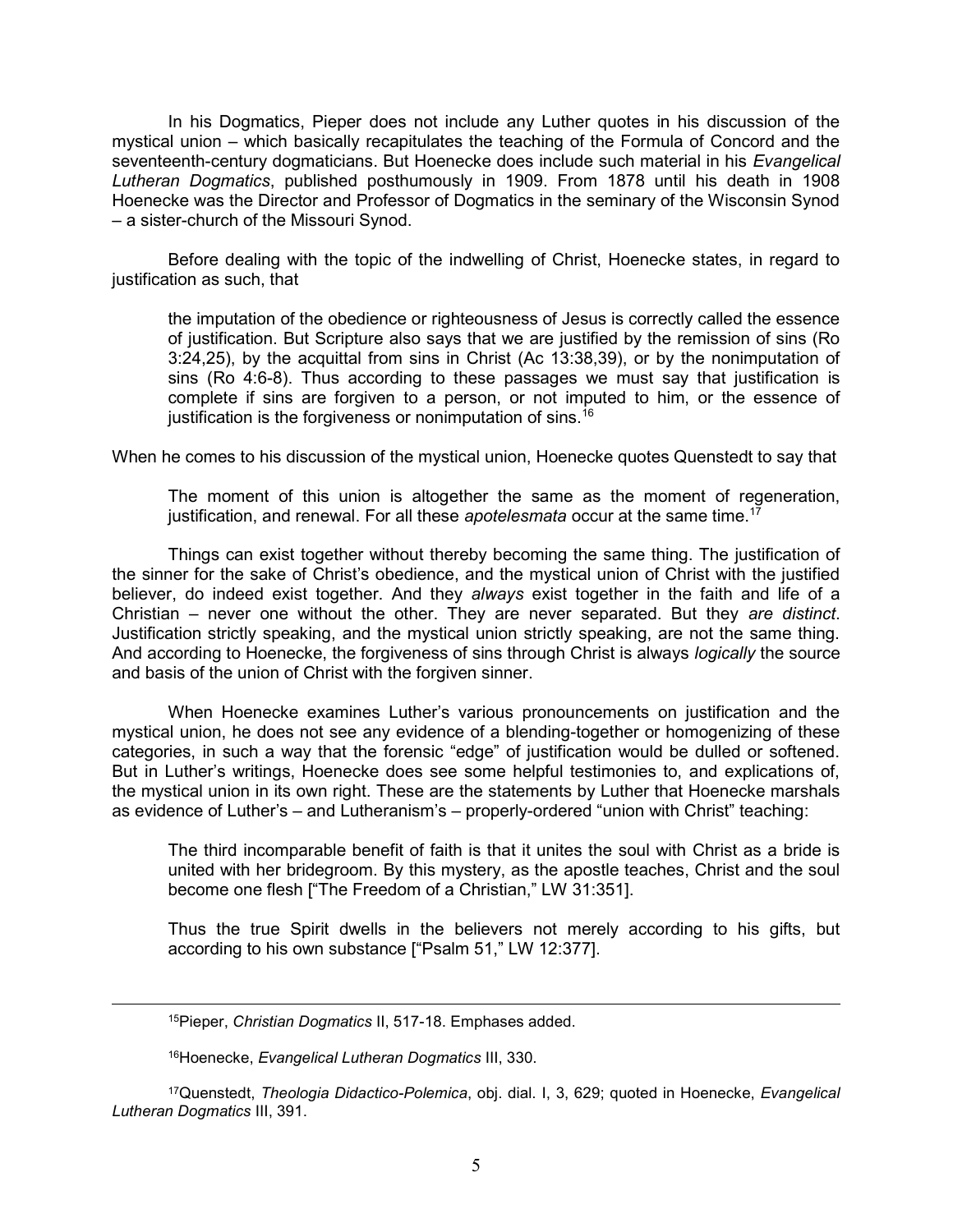Faith takes hold of Christ and has him present, enclosing him as the ring encloses the gem ["Lectures on Galatians" (1535), LW 26:132].

"Not I, but Christ lives in me." Christ is my "form," which adorns my faith as color or light adorns a wall. (This fact has to be expounded in this crude way, for there is no spiritual way for us to grasp the idea that Christ clings and dwells in us as closely and intimately as light or whiteness clings to a wall.) ... This attachment to him causes me to be liberated from the terror of the law and of sin ["Lectures on Galatians" (1535), LW 26:167].

But faith must be taught correctly, namely, that by it you are so cemented to Christ that he and you are as one person, which cannot be separated but remains attached to him forever. ... Thus Eph. 5:30 says: "We are members of the body of Christ, of His flesh and of His bones," in such a way that this faith couples Christ and me more intimately than a husband is coupled to his wife ["Lectures on Galatians" (1535), LW 26:168].<sup>18</sup>

Both Pieper and Hoenecke taught and wrote in German,<sup>19</sup> and served predominantly German-speaking Lutheran constituencies. But the mystical union was also a topic of theological reflection among the English-speaking Lutherans in early twentieth-century America. During his long tenure as Professor and later President of the Lutheran Theological Seminary in Philadelphia, Henry Eyster Jacobs was the most influential leader in the English-speaking Lutheran Church. In 1905 his theological magnum opus, A Summary of the Christian Faith, was published.

 In this work, which is arranged in a catechetical question-and-answer format, Jacobs begins his chapter on "The Mystical Union" is this way:

 Besides the righteousness of Christ and the gifts which it has purchased what else does faith receive?

 Christ Himself who dwells in a peculiar way in every regenerate and justified soul.

 Gal. 2:20–"It is no longer I that live, but Christ liveth in me." John 15:5–"I am the vine, ye are the branches; he that abideth in me and I in him, the same beareth much fruit." John 14:23–"My Father will love him, and we will come unto him, and make our abode with him." Eph. 3:17–"That Christ may dwell in your hearts through faith." 1 Cor. 6:17–"He that is joined unto the Lord is one spirit."<sup>20</sup>

And how does Luther treat the mystical union? Jacobs answers that question as follows, with these words from the Reformer's 1535 Lectures on Galatians:

"Christ thus inhering and bound up with me" (literally, "glued to me," conglutinatus mihi), "and abiding in me, lives in me the life which I am living; yea, the life by which I thus

<sup>18</sup>Hoenecke, Evangelical Lutheran Dogmatics III, 389-90.

<sup>&</sup>lt;sup>19</sup>Their respective Dogmatics works have been quoted in the present essay from English translations.

<sup>&</sup>lt;sup>20</sup>Henry Eyster Jacobs, A Summary of the Christian Faith (Philadelphia: The United Lutheran Publication House, 1905), 244.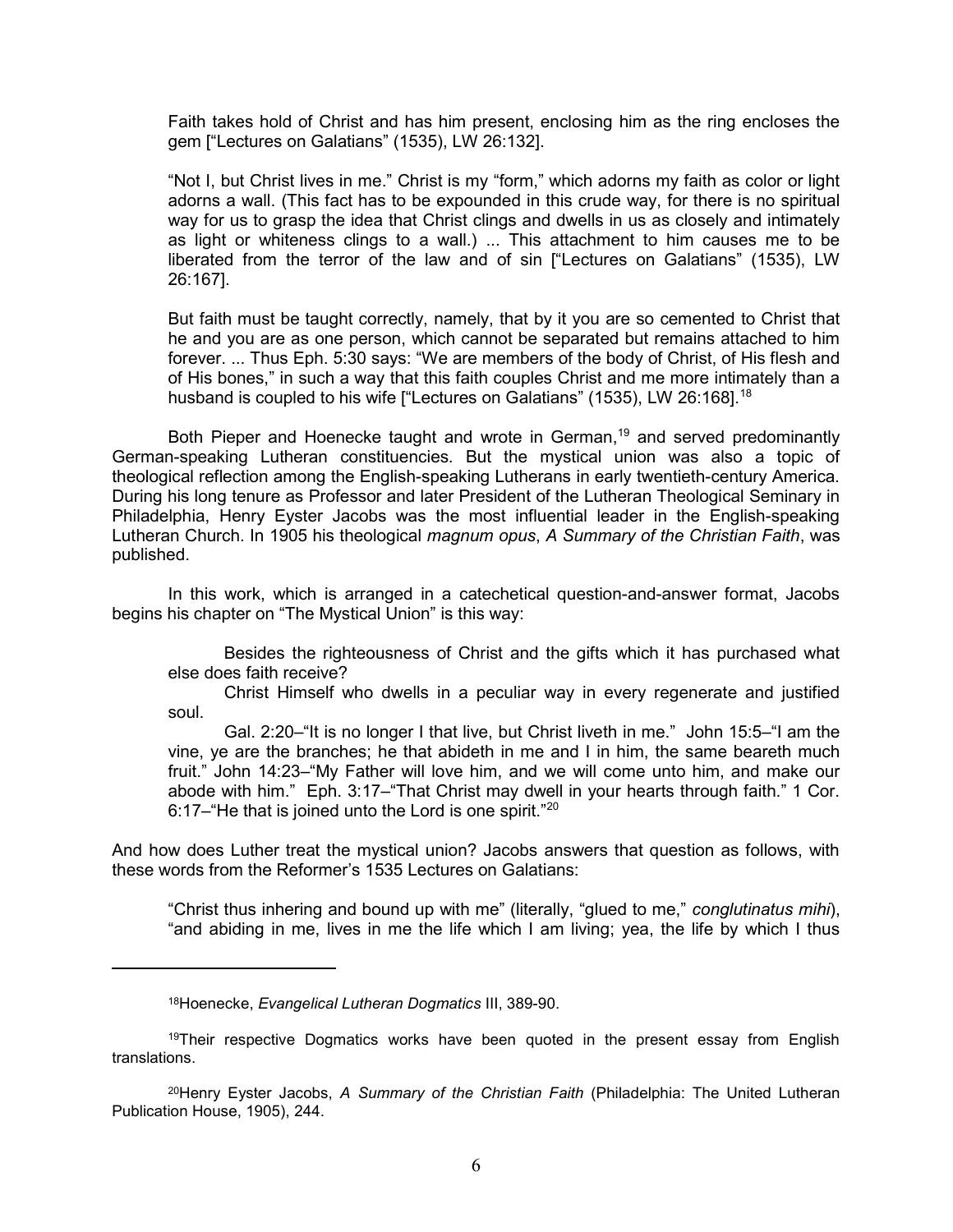love, is Christ Himself. ... This inherence frees me from the terrors of the law and sin, takes me out of my own skin, and transfers me into Christ and His Kingdom, which is a kingdom of Grace, righteousness, peace, joy, life, salvation and eternal glory. ... Because He lives in me, whatever grace, righteousness, life, peace, salvation is in me is that of Christ Himself, and, nevertheless, it is mine through that union (conglutinationem) and inherence which is by faith, and whereby Christ and I are made as it were one body in spirit." ... "You are so bound up with Christ, that from you and Him there is made but one person, which cannot be separated, but so perpetually adheres to Him, that you can say with confidence: 'I am Christ,' i.e., Christ's righteousness, victory, life, etc., are mine; and Christ, in turn, says, 'I am that sinner,' i.e., his sins, death, etc., are mine, because he adheres to me, and I to him; for by faith we are joined into one body and one bone (Eph. 5:30). This faith joins Christ and me more closely than the husband is joined to the wife" (On Gal. 2:20).<sup>21</sup>

Jacobs does not think that these statements by Luther are statements about the sinner's justification before God, strictly speaking. They are statements about the justified Christian's intimate and gracious union with Christ. The forgiveness of sins, and the Christian's mystical union with the Lord, are nevertheless both received in and by faith. The assurance of faith is therefore of great importance in any consideration of either topic.

Elsewhere in his book, Jacobs asks and answers this pertinent historical and theological question:

 What was Luther's advice to [Johannes] Brenz when [Brenz was] troubled by doubts concerning the assurance of faith?

 "I am accustomed, for the better understanding of this point, to conceive this idea, that there is no quality in my heart at all, call it either faith or charity; but instead of these I set Christ Himself, and I say, 'There is my righteousness.'"

 The highest achievement of faith is to be so absorbed in looking to Christ as to forget itself. The children of Israel, who were bitten by serpents in the wilderness (Num. 21:6-9), were healed upon the condition of looking upon the brazen serpent. Their attention was occupied, not with an analysis of the act of looking, but with the object of their gaze itself. So, important as self-examination is, Luther warns against its abuse, and seeks to turn morbid habits of introspection away from their ordinary channel to the righteousness outside of and above man in the merits of his Redeemer.<sup>22</sup>

This 1531 letter from Luther to Brenz was cited by Jacobs in at least three of his writings. The section of the letter that he cites here focuses on the forensic aspect of justification, and on the fact that it is the alien righteousness of Christ, coming to the Christian from outside of himself, that justifies him. But in a lengthier excerpt from the letter that Jacobs had included in an earlier book, Elements of Religion, the intimate connection that exists in Luther's theology between forensic justification and the mystical union is clearly evident. As quoted more fully in that earlier work, Luther writes:

I am accustomed, my Brentius, for the better understanding of this point, to conceive this idea, that there is no quality in my heart at all, call it either faith or charity; but instead of

<sup>21</sup>Jacobs, A Summary of the Christian Faith, 245-46.

<sup>&</sup>lt;sup>22</sup> Jacobs, A Summary of the Christian Faith, 204-05. Emphasis in original.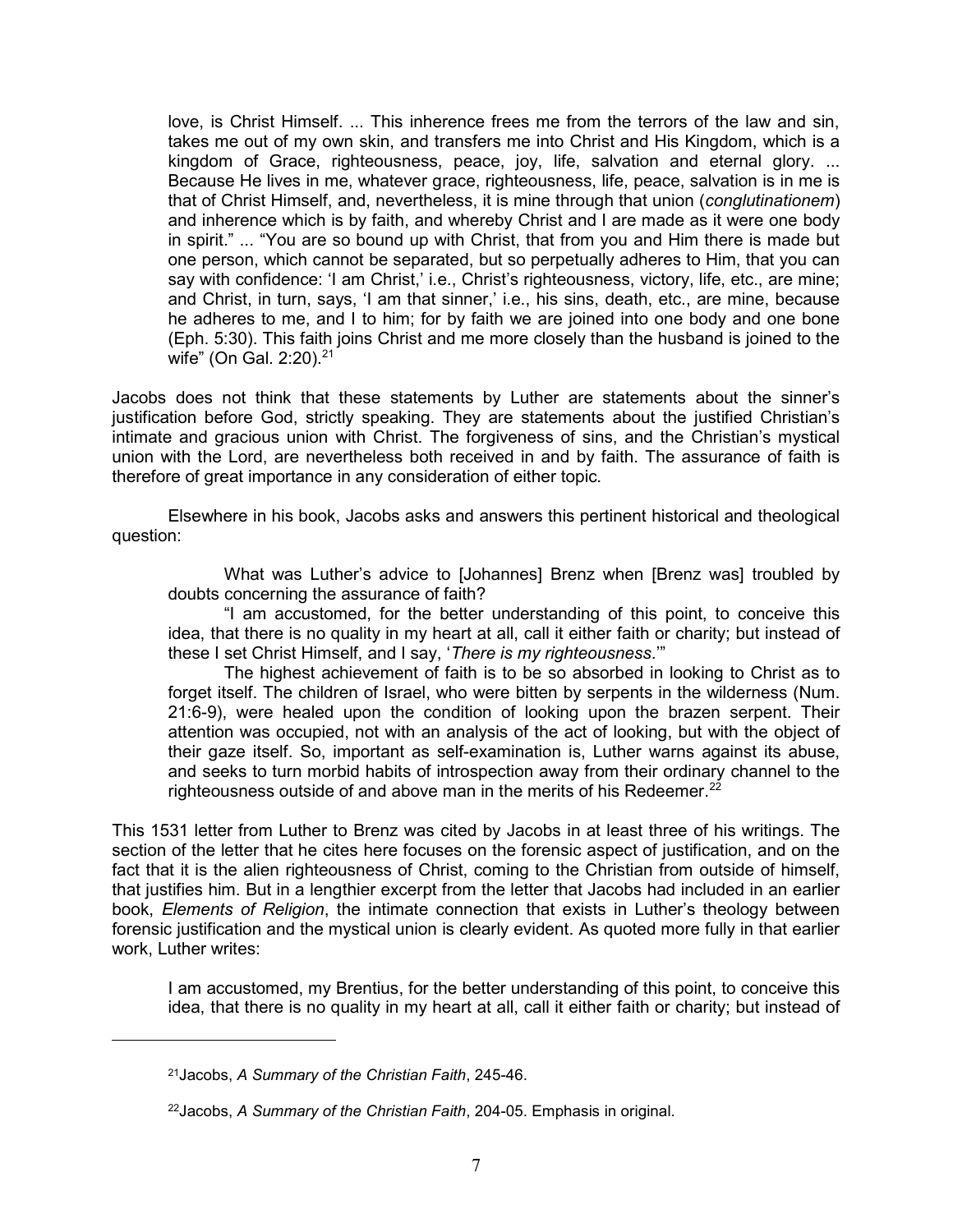these I set Christ Himself, and I say, There is my righteousness. He is my quality and my formal righteousness, as they call it, so as to free me from looking into Law or works; nay, from looking at Christ Himself as a teacher or a giver. But I look at Him as gift and as doctrine to me, in Himself, so that in Him I have all things. He says, "I am the way, and the truth, and the life"; He says not, "I give thee the way and the truth and the life," as if He were working on me from without. All these things  $He$  must be in me; abiding, living and speaking in me, not through me or to me; that we may be "the righteousness" of God *in Him*" (2 Cor. 5:21); not in love, nor in the gifts and graces which follow.<sup>23</sup>

 A Christian is justified by faith in Christ, and not by the working of an infused grace that is detached from Christ. And the faith that justifies is a faith that is filled with the life of Christ himself. It is not a sterile and merely intellectual thing. But the reason why such a faith justifies is not to be found in the faith itself, but is to be found in the object of faith. Faith justifies, because it embraces Christ, and receives the extrinsic righteousness of Christ. In yet another place where Jacobs cites, and comments on, the letter to Brenz, this important aspect of the letter is teased out and emphasized:

"I am accustomed to conceive this idea," wrote Luther to Brentz, "that there is no quality in my heart at all, call it either faith or charity, but, instead of these, I set Christ himself before me, and say: There is my righteousness." In thus doing, he was simply performing an act of faith, for faith is simply saying: "There," i.e. outside of myself, "is my righteousness."<sup>24</sup>

 Jacobs clearly knew that in the lines that followed these quoted lines, this letter went on to speak of Christ as living and abiding in the believing Christian. Jacobs never denied or minimized the mystical union. But the righteousness of Christ that justifies me is not a righteousness for which I am to look by means of introspection or inner contemplation. For justification, my faith always looks to a righteousness that is "outside of myself," in Christ, and in the message of his cross. Jacobs would not, therefore, have had much sympathy with this reading of Luther, from within the "New Finnish Interpretation," by Peura:

Christ is completely holy and pure in the eyes of God. Where Christ is, there God directs his favor. Moreover, Christ indwells in the Christian's heart through faith. So, according to Luther, the righteousness that stands in front of God is based on the indwelling of Christ. The indwelling Christ in the heart of the Christian is the necessary condition for God's favor as well as for the renewing gift. The heart of the Christian is holy because of the indwelling of Christ.<sup>25</sup>

 There are a few places in Luther's writings where he uses the term "justification" in a less precise fashion, when he is not really seeking to make an important point about justification as such. The Finnish scholars are drawn to these places in the Reformer's writings, and make

<sup>&</sup>lt;sup>23</sup>Martin Luther, Letter to Johannes Brenz (1531), quoted in Henry Eyster Jacobs, Elements of Religion (Philadelphia: The United Lutheran Publication House, 1894), 285. Emphasis in original.

<sup>&</sup>lt;sup>24</sup>Henry Eyster Jacobs, "Justification," Lutheran Cyclopedia (edited by John A. W. Haas and Henry Eyster Jacobs) (New York: Charles Scribner's Sons, 1899), 258. It will be noticed that Jacobs tweaks his translation of this letter, to one degree or another, each time he quotes from it.

<sup>25</sup>Peura, "Christ as Favor and Gift," 66. Emphasis added.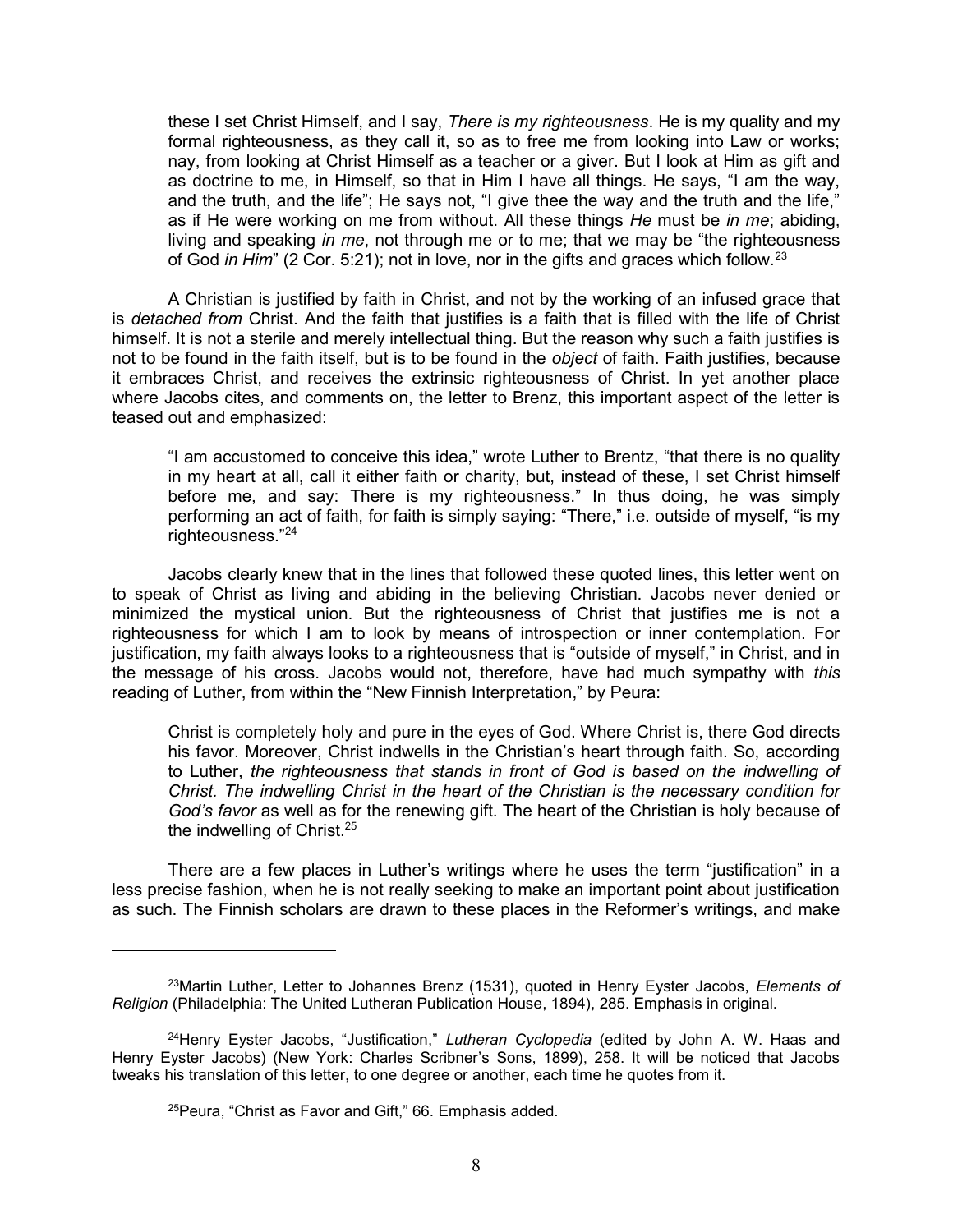liberal use of this material. An example of this broader usage of the term can be seen in Luther's 1535 Lectures on Galatians, where, in commenting on St. Paul's statement that "Christ lives in me" (Galatians 2:21), Luther says that

my old man (Eph.  $4:22$ ) remains outside and is subject to the Law. But so far as justification is concerned, Christ and I must be so closely attached that He lives in me and I in Him. What a marvelous way of speaking! Because He lives in me, whatever grace, righteousness, life, peace, and salvation there is in me is all Christ's; nevertheless, it is mine as well, by the cementing and attachment that are through faith, by which we become as one body in the Spirit. Since Christ lives in me, grace, righteousness, life, and eternal salvation must be present with Him; and the Law, sin, and death must be absent. ...Paul seeks to withdraw us completely from ourselves, from the Law, and from works, and to transplant us into Christ and faith in Christ, so that in the area of justification we look only at grace, and separate it far from the Law and from works, which belong far away. ... When it comes to justification, therefore, if you divide Christ's Person from your own, you are in the Law; you remain in it and live in yourself, which means that you are dead in the sight of God and damned by the Law.<sup>26</sup>

We would note, however, that Luther says explicitly that he is speaking here of what obtains "in the area of justification" (in ratione iustificande). It is not too much of a stretch in logic to think that what is included "in the area of justification" are justification itself – that is, the imputation of righteousness and the non-imputation of sin – as well as those things that necessarily accompany, and flow out of, justification strictly speaking, such as the believer's union with Christ and all that this entails.

Luther even goes so far as to say that there is a sense in which all the doctrines of the Christian faith are "included" in the doctrine of justification. He states, in the Galatians Lectures, that

the doctrine of justification must be learned diligently. For in it are included all the other doctrines of our faith; and if it is sound, all the others are sound as well. Therefore when we teach that men are justified through Christ and that Christ is the Victor over sin, death, and the eternal curse, we are testifying at the same time that He is God by nature.<sup>27</sup>

This comprehensive *inclusion* does not mean that all other distinct articles of faith, besides that of justification, cease to exist. Each of them still deals legitimately with its own proper locus of Biblical revelation. But what this does mean is that all the articles of faith find their proper, organic relationship to each other – as far as human salvation is concerned – when they are understood according to their connection to the "chief article."

Instances of Luther's broader and less precise usage of the term "justification" need to

<sup>&</sup>lt;sup>26</sup>Luther, "Lectures on Galatians" (1535), 167-68. Emphases added. In his Christ Present in Faith: Luther's View of Justification, Mannermaa does in fact cite these words of Luther as a definitive summary of the Reformer's actual but previously misunderstood teaching (40-42). According to Mannermaa, this section of Luther's Lectures on Galatians shows that "the believer's real participation in Christ is an essential part of Luther's theology of justification" (41).

<sup>27</sup>Luther, "Lectures on Galatians" (1535), 283. Emphasis added.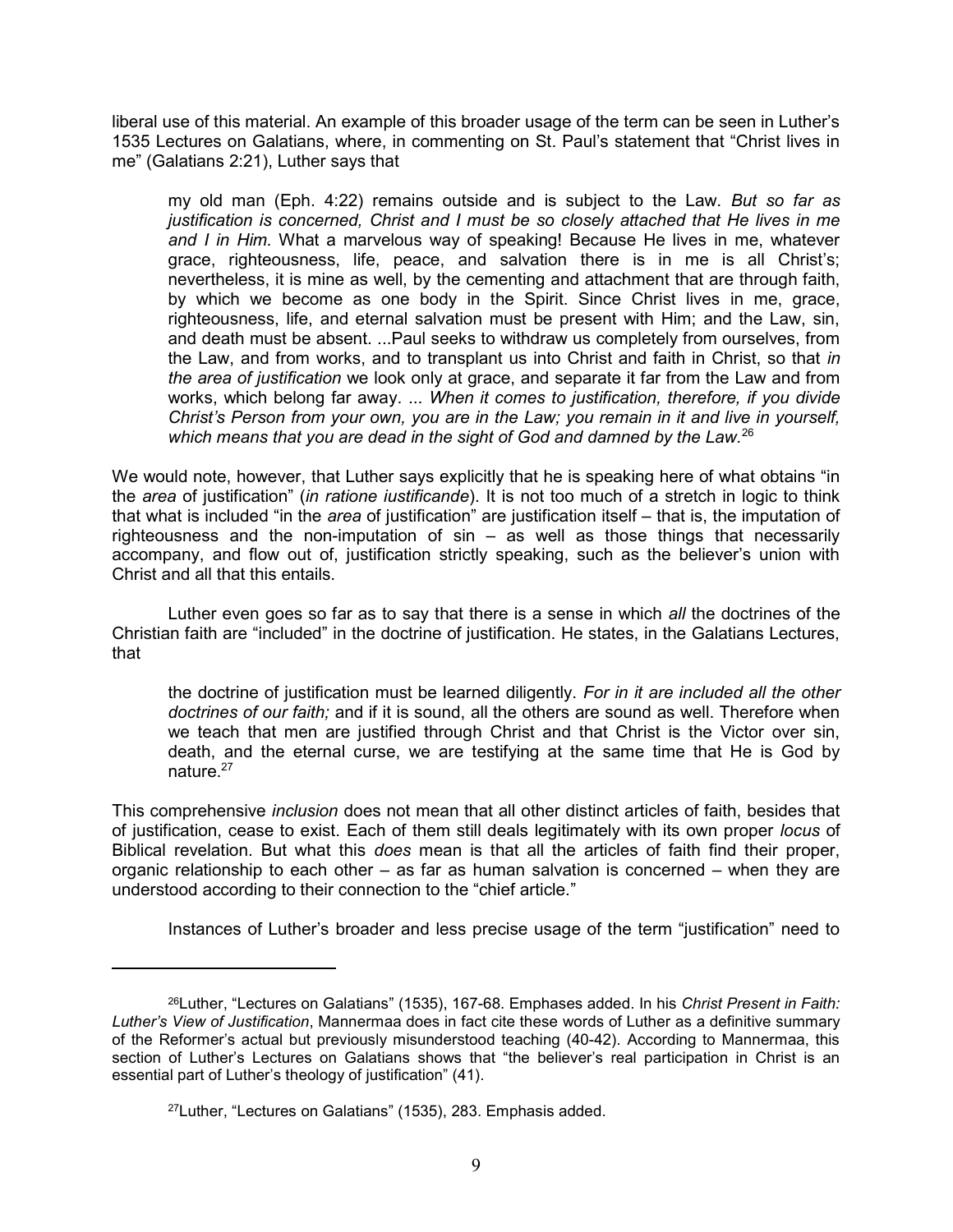be read in light of those places in his writings where he speaks clearly and carefully on the specific meaning of justification itself, narrowly defined. And there is such an axiomatic statement in these selfsame Lectures on Galatians:

But the doctrine of justification is this, that we are *pronounced righteous* and are saved solely by faith in Christ, and without works. If this is the true meaning of justification – as it certainly is, or it will be necessary to get rid of all Scripture – then it immediately follows that we are pronounced righteous neither through monasticism nor through vows nor through Masses nor through any other works.<sup>28</sup>

Elsewhere in these Lectures, Luther as it were paraphrases God's justifying message to humanity, and puts these words in God's mouth:

"If you wish to placate Me, do not offer Me your works and merits. But believe in Jesus Christ, My only Son, who was born, who suffered, who was crucified, and who died for your sins. Then I will accept you and pronounce you righteous. And whatever of your sin still remains in you, I will not impute to you."<sup>29</sup>

And in a very telling discussion of faith and the object of faith – also in these Galatians Lectures – Luther lays out a logical sequence of salvific realities that puts justification first and foremost, and that then goes on to mention the indwelling of Christ as something that is "also" in effect:

We must turn our eyes completely to that bronze serpent, Christ nailed to the cross (John 3:14). With our gaze fastened firmly to Him we must declare with assurance that He is our Righteousness and Life and care nothing about the threats and terrors of the Law, sin, death, wrath, and the judgment of God. For the Christ on whom our gaze is fixed, in whom we exist, and who also lives in us, is the Victor and the Lord over the Law, sin, death, and every evil. $30$ 

 Of the American Lutheran theologians in the first half of the twentieth century whose writings on the theology of "union with Christ" we have examined, Joseph Stump is the most thorough in his treatment. Stump served as Professor at the Chicago Lutheran Theological Seminary in Maywood, Illinois, from 1915 to 1920, and then as Professor and President of Northwestern Lutheran Theological Seminary in Minneapolis from 1920 to his death in 1935.

In his book on The Christian Faith, when he discusses the doctrine of the sinner's justification by faith as Luther confessed it, Stump states that in Luther justification is indeed equated with the forgiveness of sins. But he also acknowledges that the faith which justifies is a lively and Christ-filled faith. Several statements from Luther's 1535 Lectures on Galatians are presented to illustrate this vibrant doctrine of justifying faith:

In opposition to the Roman doctrine that justification is an infusion of righteousness, he [Luther] taught that it is nothing else than the forgiveness of sins. To apprehend Christ by faith and to have him in our hearts is righteousness. "Faith apprehends Christ and

<sup>28</sup>Luther, "Lectures on Galatians" (1535), 223. Emphases added.

<sup>29</sup>Luther, "Lectures on Galatians" (1535), 230-31. Emphasis added.

<sup>30</sup>Luther, "Lectures on Galatians" (1535), 166-67. Emphases added.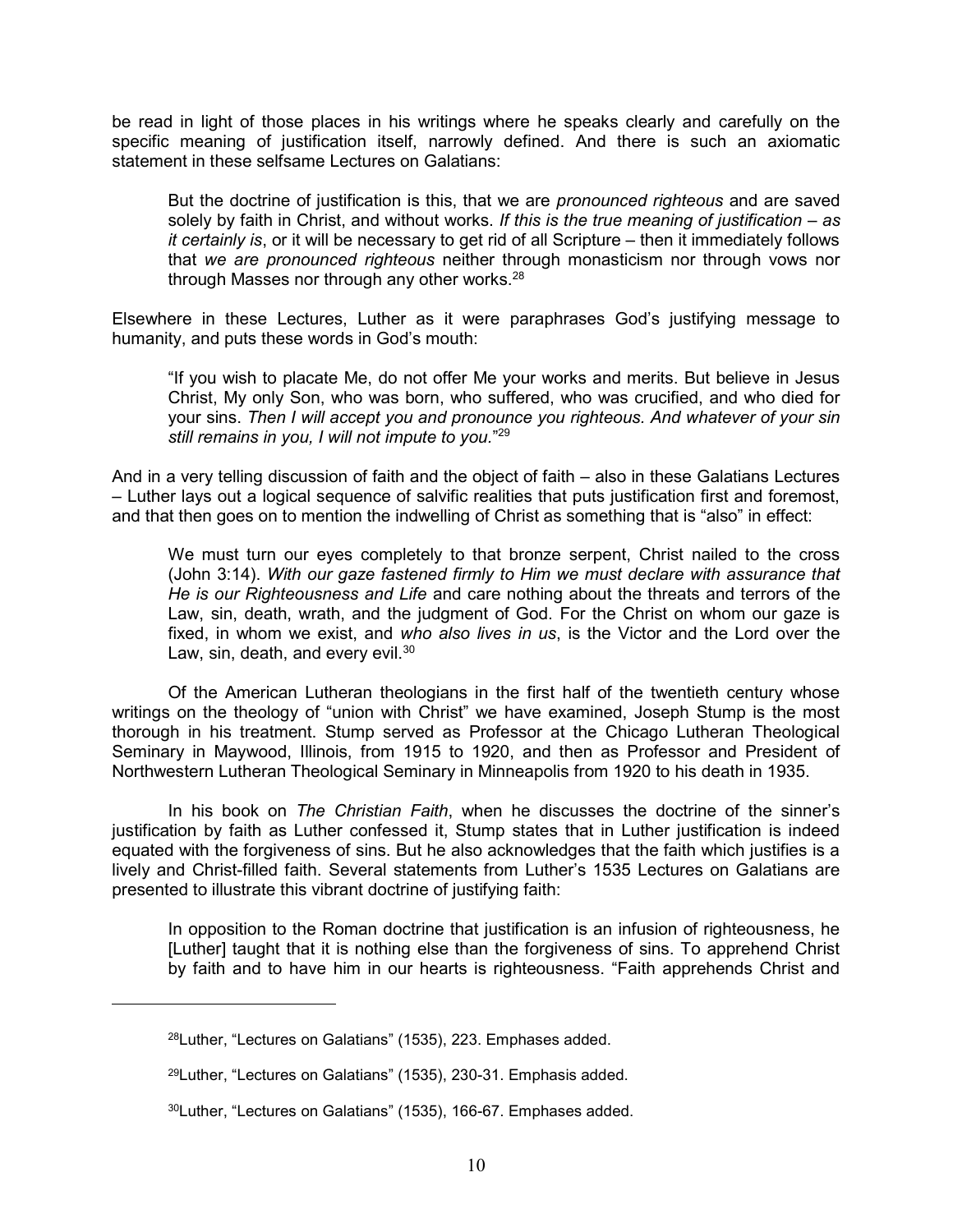has Him present and holds Him enclosed, like the ring the gem; and whoever is found with this faith apprehending Christ in the heart, him God counts righteous." Erl. Ed. Com. Gal. I, 195. "Hence there is only this one way of avoiding condemnation, namely, to believe and say with certain confidence, 'Thou, Christ, art my sinful and cursed one, or rather, I am Thy sin, Thy curse, Thy death, Thy wrath of God, Thy hell; Thou on the other hand are my righteousness, blessing, life, favor of God, heaven." Ibid., II, 37. "With faith thou are able to say, 'I am Christ, that is, Christ's righteousness, victory, life, etc. are mine'; and again Christ may say, 'I am that sinner, that is, his sins, death, etc. are mine, because he adheres to me and I to him, for we are joined through faith in one flesh and bone." Ibid., I, 247. "We do not acquire that divine righteousness except through gratuitous imputation." Ibid., I, 16.<sup>31</sup>

The differences between Luther's more exuberant and colorful form of teaching about this, and Melanchthon's more staid and systematic approach, is not seen as a substantial difference. According to Stump, "Melanchthon's statements are similar, but are set forth in a more didactic manner."<sup>32</sup>

 Mannermaa states at one point that, "At least on the level of terminology, the distinction, drawn in later Lutheranism, between justification as forgiveness and sanctification as divine indwelling, is alien to the Reformer." $33$  Elsewhere Mannermaa opines that in the Formula of Concord – contrary to Luther's understanding – "justification is defined only as the imputation of the forgiveness of sins, whereas inhabitatio Dei is defined as a separate phenomenon and part of sanctification or renewal."<sup>34</sup>

 It is seriously to be questioned, however, whether it is in fact an accurate reflection of classic Lutheran teaching to speak without qualification of "sanctification as divine indwelling," or to say that the divine indwelling is simply "part of sanctification or renewal." Stump delineates the relationship between sanctification and the mystical union of Christ with the justified believer in a much more nuanced and careful way when he writes that

There is a mystical union of God and the believer, which is taught in the Scriptures and experienced by the Christian, but which is difficult to describe. Chronologically its beginning coincides with regeneration and justification; logically it follows upon them, and forms the next stage in the order of salvation. It is not to be interpreted simply as an activity of God in us, but possesses the nature of a personal fellowship (1 John 1:3). God lives in the believer, and the believer in God. It is the starting point and living source of that progressive sanctification which begins in the justified man and continues to the end of his earthly life.<sup>35</sup>

Stump also notes that

<sup>&</sup>lt;sup>31</sup> Joseph Stump, The Christian Faith (New York: The Macmillan Company, 1932), 234.

<sup>32</sup>Stump, The Christian Faith, 234.

<sup>33</sup>Mannermaa, "Justification and Theosis in Lutheran-Orthodox Perspective," 38.

<sup>34</sup>Mannermaa, Christ Present in Faith: Luther's View of Justification, 42.

<sup>35</sup>Stump, The Christian Faith, 272. Emphasis added.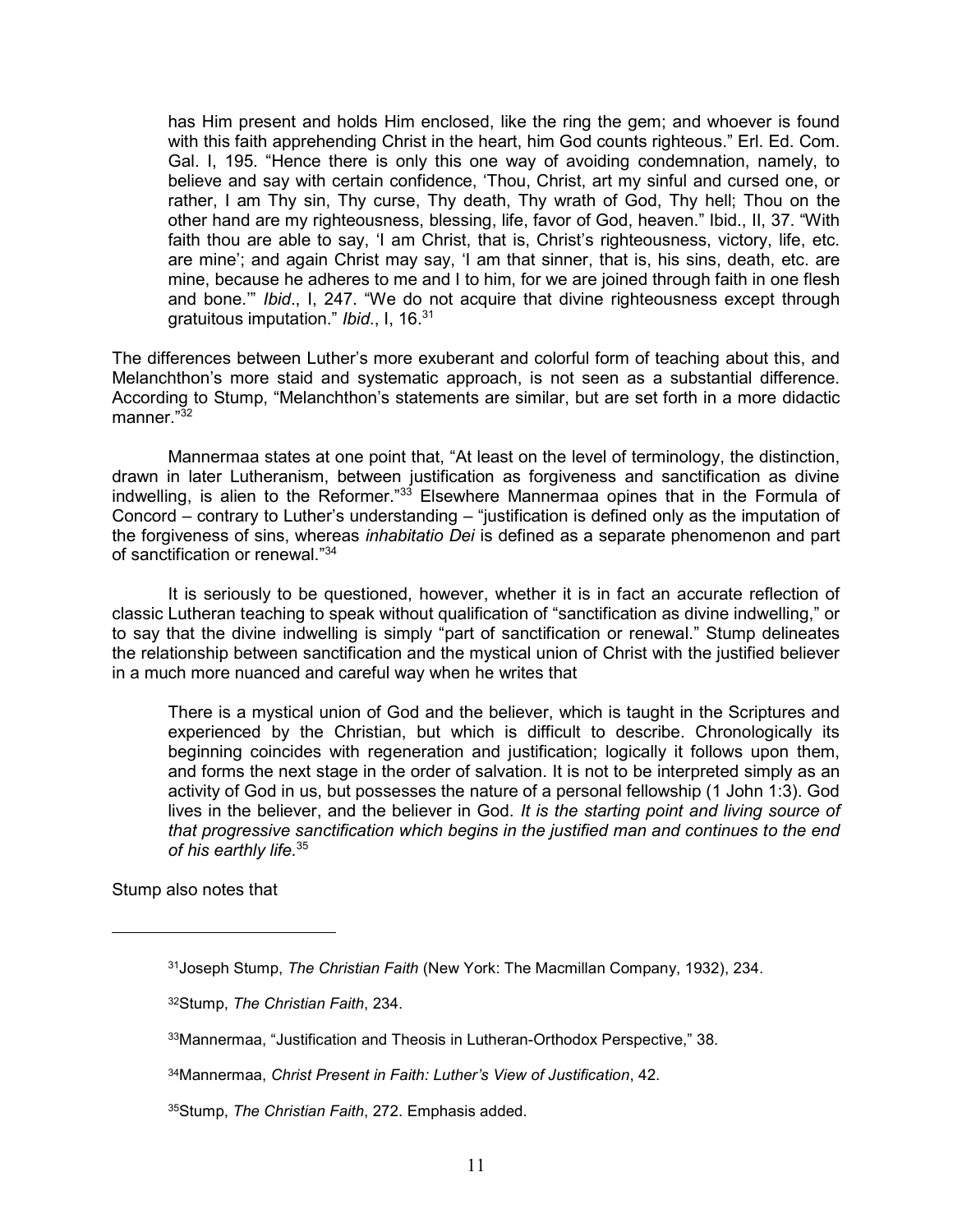The union is established when the sinner comes to faith and is justified, and grows more close, intimate and strength-giving as his sanctification increases. The spiritual life which he leads has its source and vitality in Christ. Believers live in Christ, and He in them, and His life flows into and through them. Without Him they can do nothing (John 15:5).  $36$ 

 The mystical union, then, is more like a "bridge" between justification and sanctification – conceptually considered – and is not simply to be equated with, or subsumed under, sanctification. The faith that receives God's pardon in Christ also receives Christ himself – and with Christ the whole Trinity. And since the Triune God is the living God, his presence invariably brings life and renewal to the believing Christian who is indwelt by the Lord.<sup>37</sup> When the Finns imply, therefore, that the believer's union with Christ must be conceived of either as a species of justification or as a species of sanctification, they have veered into the logical fallacy of a false alternative. Strictly speaking, the mystical union is neither justification nor sanctification. Conceptually, it flows out of the former, and into the latter. But again, in actual experience, the mystical union is simultaneous with justification, and is likewise simultaneous with the inauguration of the Christian's new life of holiness.

 Stump's conviction that the mystical union as such should not be confused with justification as such does not in any way mean that, in his thinking, the mystical union is not an essential aspect of the gift of salvation that God bestows on us in Christ. In finding the proper place for the Bible's "union with Christ" teaching in the larger scheme of Christian theology, Stump would not say  $-$  as do the Finns  $-$  that justification includes more than the forgiveness of sins and the imputation of righteousness. But he would say that the Lord's salvation for sinners includes more than justification. He describes the profound importance of the mystical union for the Christian's salvation in this way:

The source of all spiritual life is in God through Christ. By faith the believer is reunited with God from whom he was separated and cut off by sin. Thus he who was spiritually dead is now made spiritually alive. As the severed branch which is grafted back into the tree lives again because of its new union with the tree, so the believer lives again because of his union with God through Christ. The branch grows and puts forth leaves and fruit; but it does so only because and as long as it is vitally united with the tree from which its life comes. The believer lives and bears fruit in holy living; but he does so only because and as long as he is united with God by faith. Through this mystical union life comes to him from God. Only by virtue of this union does he live spiritually. What this union meant to Paul he tells us when he says, "Nevertheless I live, yet not I, but Christ liveth in me; and the life which I now live in the flesh, I live by faith of the Son of God who loved me and gave Himself for me" (Gal. 2:20).<sup>38</sup>

According to Stump,

 $\overline{a}$ 

The indwelling of God in the believer...is a close personal union in which the believer rests in Christ and draws strength from Him. ... The personality of man...is united in a

<sup>36</sup>Stump, The Christian Faith, 273. Emphasis added.

 $37$ In The Christian Faith, 272-73, Stump cites and summarizes various passages of Scripture that form the basis for this teaching.

<sup>38</sup>Stump, The Christian Faith, 273-74.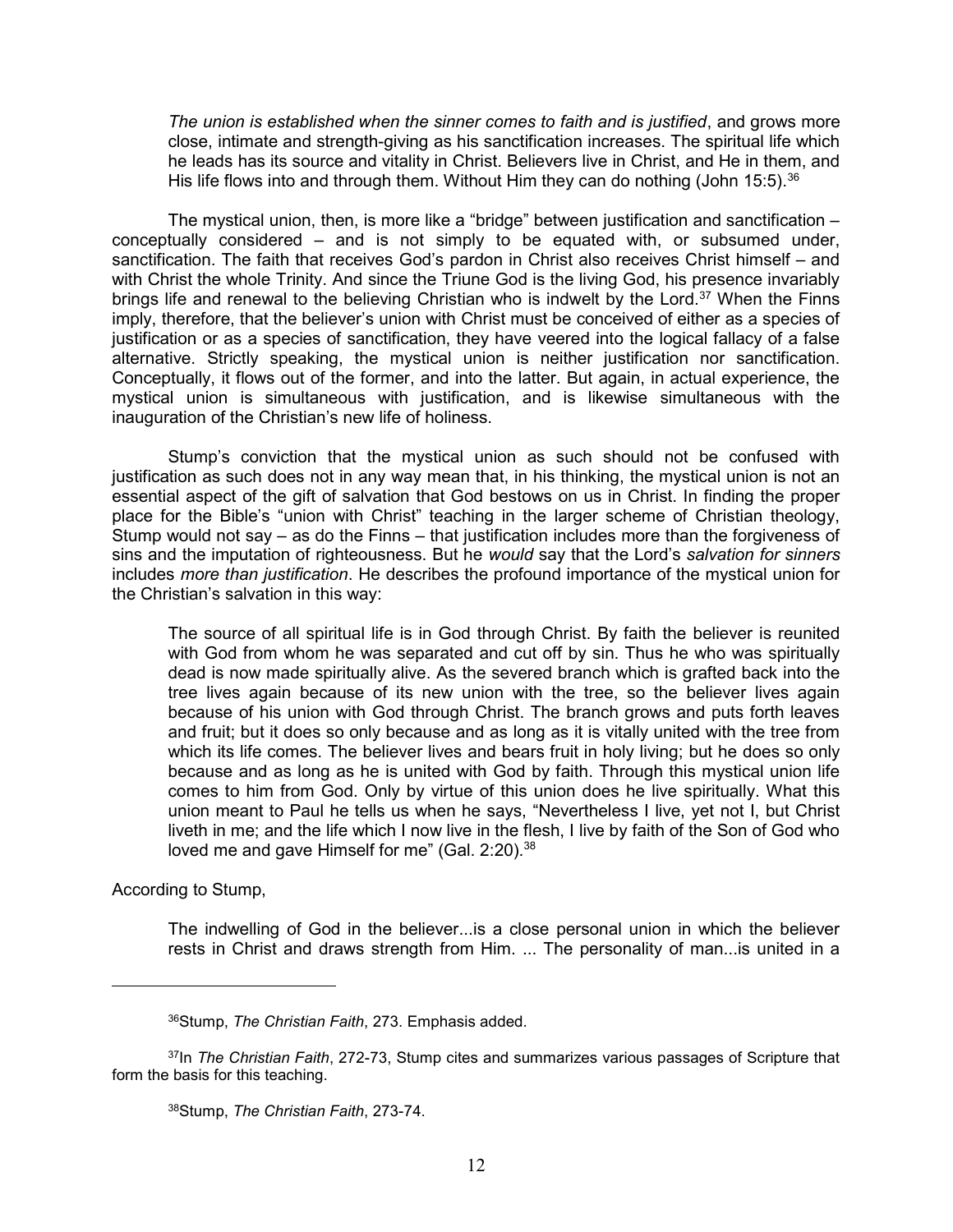mystical and indescribable yet real and comforting way with Christ, or with God in Christ, so that Christ lives in him and he in Christ. The mystery of this union finds its explanation in the faith which grasps Christ and makes Him its very own, and in the love which flows from that faith and binds the soul and Christ together in the most intimate and loving fellowship.<sup>39</sup>

 All of these insights are seen by Stump to be in keeping with the teaching of Luther – especially as that teaching is found in Luther's oft-quoted Lectures on Galatians. Stump writes:

Luther has many mystical elements in his writings. He says in his commentary on Galatians, 2:20: "Christ therefore, joined and united unto me and abiding in me, liveth this life in me which I now live. Yes, Christ Himself is this life which now I live. Wherefore Christ and I in this behalf are both one. ... So Christ, living and abiding in me, taketh away and swalloweth up all evils which vex and afflict me. ... Because Christ liveth in me, therefore look what grace, righteousness, life, peace and salvation is in me; it is His, and yet notwithstanding the same is mine also by that inseparable union and conjunction which is through faith; by the which I and Christ are made as it were one spirit. ... Thou art so entirely and nearly joined unto Christ, that He and thou are made as it were one person; so that thou mayest boldly say, I am now one with Christ, that is to say, Christ's righteousness, victory and life are mine. And again Christ may say, I am that sinner, that is, his sins and death are mine, because he is united and joined unto me and I unto him. For by faith we are so joined together that we are become one flesh and one bone [Eph. 5:31], we are members of the body of Christ, flesh of His flesh and bone of His bone; so that this faith doth couple Christ and me more near together than the husband is coupled with the wife."  $-$  Engl. Transl. Publ. By S. S. Miles, 1840. $40$ 

 Tuomo Mannermaa and his Finnish colleagues, in their European context, have rediscovered a highly significant aspect of Luther's theology, which had indeed been lost to the post-critical and post-Kantian mainstream theological tradition of their continent. Commendably, the Finns have attempted to reintroduce to the larger world of Christendom the important teaching of the great Reformer on the believer's real and intimate union with the Divine Savior himself. But we are not persuaded that the Finns have correctly grasped how this important truth meshes and coordinates with the other aspects of Luther's – and Scripture's – doctrine of salvation. In fact, we are persuaded that they have not yet properly grasped this.

 In the American tradition of Lutheran theology, an awareness of this important component of Luther's theology was never really lost. American Lutherans in the first half of the twentieth century were spared the amnesiatic effects of neo-Kantian thinking, which then reigned in Europe, since they had not allowed themselves to be infected by that thinking. They preserved what the Europeans lost. They preserved what the Finns are now trying to reclaim.

 But what the American church also preserved was an acute awareness of, and commitment to, the central focus of Luther's Pauline doctrine of justification by faith. They knew that before they could give thought to the Christian's union with Christ, they needed to give thought to what it is that makes a Christian to be a Christian, and what it is that soothes, with divine forgiveness, the conscience of a penitent sinner.

<sup>39</sup>Stump, The Christian Faith, 274.

<sup>40</sup>Stump, The Christian Faith, 274-75.